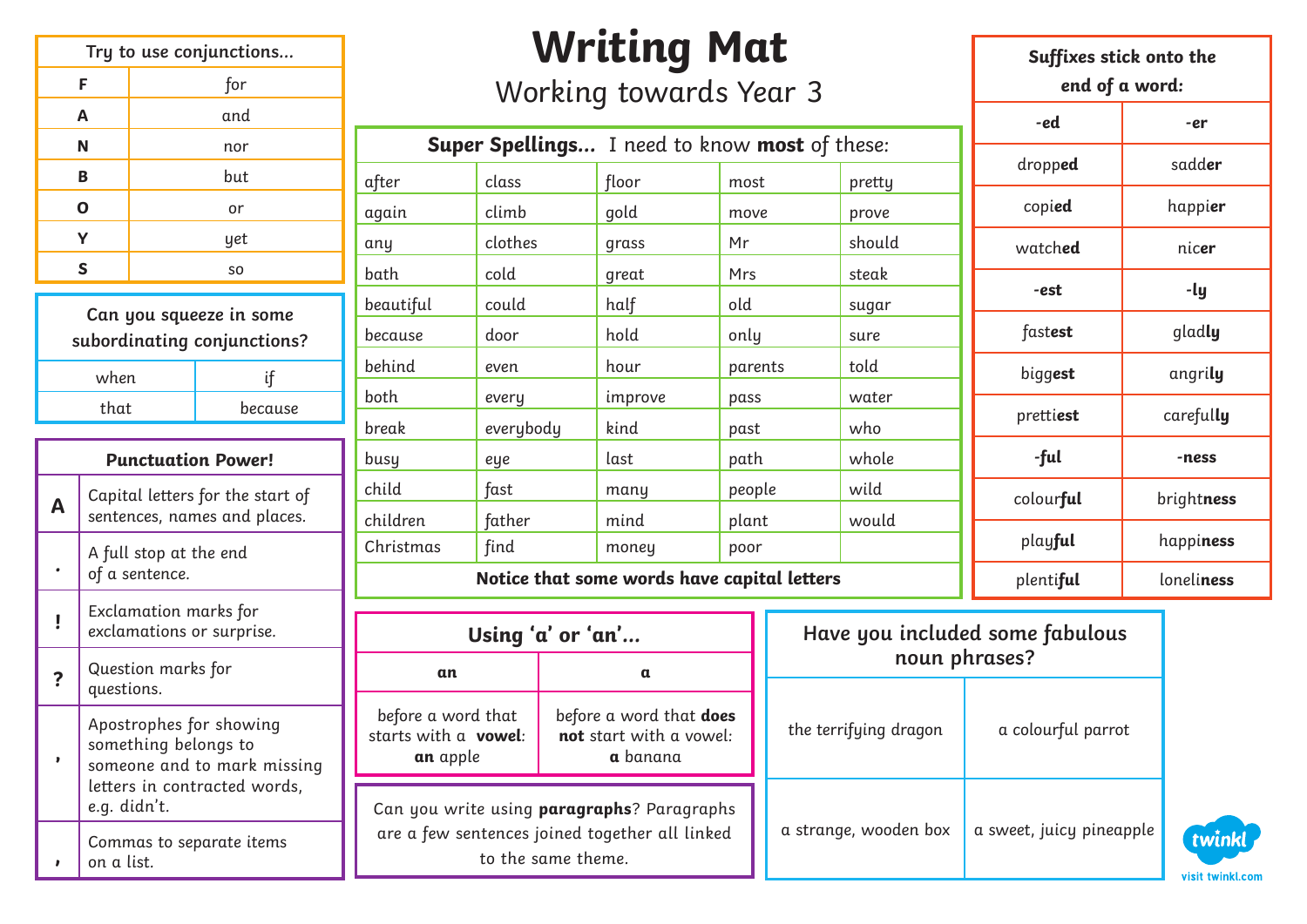|                |                                                                                           | <b>Punctuation Power!</b>                                                                                      |            |    |
|----------------|-------------------------------------------------------------------------------------------|----------------------------------------------------------------------------------------------------------------|------------|----|
| A              | Capital letters for the start of<br>sentences, names and places.                          |                                                                                                                |            |    |
|                | of a sentence.                                                                            | A full stop at the end                                                                                         |            |    |
| ļ              |                                                                                           | Exclamation marks for<br>exclamations or surprise.                                                             |            |    |
| ?              | questions.                                                                                | Question marks for                                                                                             |            |    |
|                | e.g. didn't.                                                                              | Apostrophes for showing<br>something belongs to<br>someone and to mark missing<br>letters in contracted words, |            |    |
|                | Commas to separate items<br>on a list.                                                    |                                                                                                                |            |    |
|                | <b>Fantastic Ways to Show Time,</b><br><b>Place and Cause in</b><br><b>Your Sentences</b> |                                                                                                                |            |    |
|                |                                                                                           | <b>Subordinating Conjunctions</b>                                                                              |            |    |
|                | when                                                                                      | before                                                                                                         | because    |    |
|                | after                                                                                     | while                                                                                                          |            | D١ |
|                | Prepositions                                                                              |                                                                                                                |            |    |
|                | in                                                                                        | during                                                                                                         | because of |    |
|                | over                                                                                      | near                                                                                                           | until      |    |
|                | above                                                                                     | behind                                                                                                         |            |    |
| <b>Adverbs</b> |                                                                                           |                                                                                                                |            |    |
|                | next                                                                                      | soon                                                                                                           | then       |    |
|                | therefore                                                                                 |                                                                                                                |            |    |

|                                                 | Can you squeeze in some<br>co-ordinating conjunctions? |  |  |  |
|-------------------------------------------------|--------------------------------------------------------|--|--|--|
| F                                               | for                                                    |  |  |  |
| A                                               | and                                                    |  |  |  |
| N                                               | nor                                                    |  |  |  |
| B                                               | but                                                    |  |  |  |
| Ο                                               | or                                                     |  |  |  |
| Y                                               | yet                                                    |  |  |  |
| S                                               | SO                                                     |  |  |  |
|                                                 | Know your Prefixes                                     |  |  |  |
|                                                 | un-means not                                           |  |  |  |
|                                                 | pre- means before                                      |  |  |  |
|                                                 | mis- means wrong                                       |  |  |  |
| super- means above                              |                                                        |  |  |  |
| re- means again                                 |                                                        |  |  |  |
| sub- means under                                |                                                        |  |  |  |
| inter- means between                            |                                                        |  |  |  |
| anti- means against                             |                                                        |  |  |  |
|                                                 | auto- means self                                       |  |  |  |
| im/ir/in/il- mean not                           |                                                        |  |  |  |
| Which is Witch?<br>Don't Muddle Your Homophones |                                                        |  |  |  |
| there/their/they're                             |                                                        |  |  |  |
|                                                 | our/are                                                |  |  |  |
| two/too/to                                      |                                                        |  |  |  |
| your/you're                                     |                                                        |  |  |  |

here/hear

## **Writing Mat** Expected Year 3

| Super Spellings I need to know most of these: |           |            |              |            |           |
|-----------------------------------------------|-----------|------------|--------------|------------|-----------|
| accident                                      | centre    | experience | important    | ordinary   | reign     |
| accidentally                                  | century   | experiment | interest     | particular | remember  |
| actual                                        | certain   | extreme    | island       | peculiar   | sentence  |
| actually                                      | circle    | famous     | knowledge    | perhaps    | separate  |
| address                                       | complete  | favourite  | learn        | popular    | special   |
| although                                      | consider  | February   | length       | position   | straight  |
| answer                                        | continue  | forwards   | library      | possess    | strange   |
| appear                                        | decide    | fruit      | material     | possession | strength  |
| arrive                                        | describe  | grammar    | medicine     | possible   | suppose   |
| believe                                       | different | group      | mention      | potatoes   | surprise  |
| bicycle                                       | difficult | guard      | minute       | pressure   | therefore |
| breath                                        | disappear | quide      | natural      | probably   | though    |
| breathe                                       | early     | heard      | naughty      | promise    | thought   |
| build                                         | earth     | heart      | notice       | purpose    | through   |
| busy                                          | eight     | height     | occasion     | quarter    | various   |
| business                                      | eighth    | history    | occasionally | question   | weight    |
| calendar                                      | enough    | imagine    | often        | recent     | woman     |
| caught                                        | exercise  | increase   | opposite     | regular    | women     |

Don't forget to organise your writing into **paragraphs**. Each one needs a few sentences linked to the same theme.